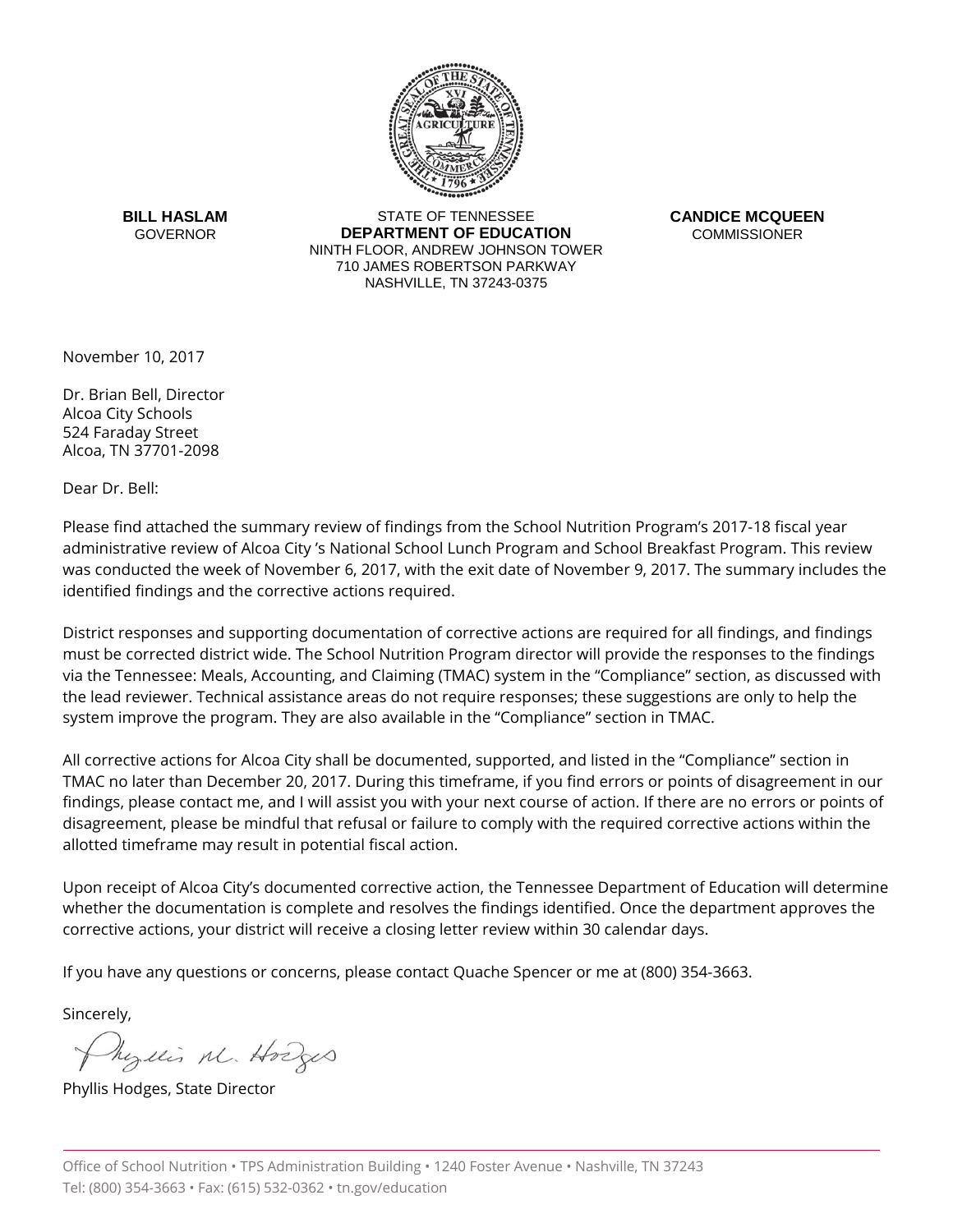

## **Alcoa City (051) Review ID: 831 Exit Conference Date: 11/9/2017**

Review Year: 2018

Month of Review: September Lead Reviewer: Lindsay Baldwin

| <b>Findings ID</b><br><b>Finding Description</b><br><b>Required Corrective Action</b><br>Area |  |
|-----------------------------------------------------------------------------------------------|--|
|-----------------------------------------------------------------------------------------------|--|

## **SFA - Level Findings**

| $100 -$<br>Certification<br>and Benefit<br>Issuance | $V - 0100$ | The direct certification letter<br>did not contain all of the<br>required information.                                                                                               | Create and upload a copy of the new<br>prototype direct certification letter that<br>contains all of the required information.                                                                                                                                |
|-----------------------------------------------------|------------|--------------------------------------------------------------------------------------------------------------------------------------------------------------------------------------|---------------------------------------------------------------------------------------------------------------------------------------------------------------------------------------------------------------------------------------------------------------|
| $200 -$<br>Verification                             | $V-0200$   | The incorrect number of<br>applications were selected for<br>verification. Only three<br>applications were supposed to<br>be verified, but the software<br>pulled four applications. | Create a plan to ensure that the correct<br>number of applications are selected and<br>verified for the 2017-18 school year.<br>Upload a copy of the plan.                                                                                                    |
| $200 -$<br>Verification                             | $V-0200$   | The notice of adverse action<br>did not contain all of the<br>required information.                                                                                                  | Create an adverse action letter that contains<br>the required information, or utilize the USDA<br>prototype adverse action letter.<br>Upload a copy of the corrected letter.                                                                                  |
| $200 -$<br>Verification                             | $V-0200$   | The households for whom<br>terminated were not given 10<br>notice of the change.                                                                                                     | Create a plan to ensure that households<br>benefits were to be reduced or whose benefits are to be reduced or<br>terminated are given 10 calendar days'<br>calendar days' written advance written advance notice of the change.<br>Upload a copy of the plan. |
| 800 - Civil<br>Rights                               | V-0800     | The paper applications did not<br>contain an area to collect racial<br>and ethnic data, which is<br>required to be on the<br>application.                                            | Update application to include an area to<br>collect the racial and ethnic data of the<br>students, or, utilize the prototype provided by<br>USDA.<br>Upload a copy of the updated application.                                                                |
| Resource Mgt<br>Comprehensive                       | V-RMCRF    | did not assess its compliance                                                                                                                                                        | The school food authority (SFA) Complete the non-program revenue tool and<br>attach a copy of the completed tool.                                                                                                                                             |